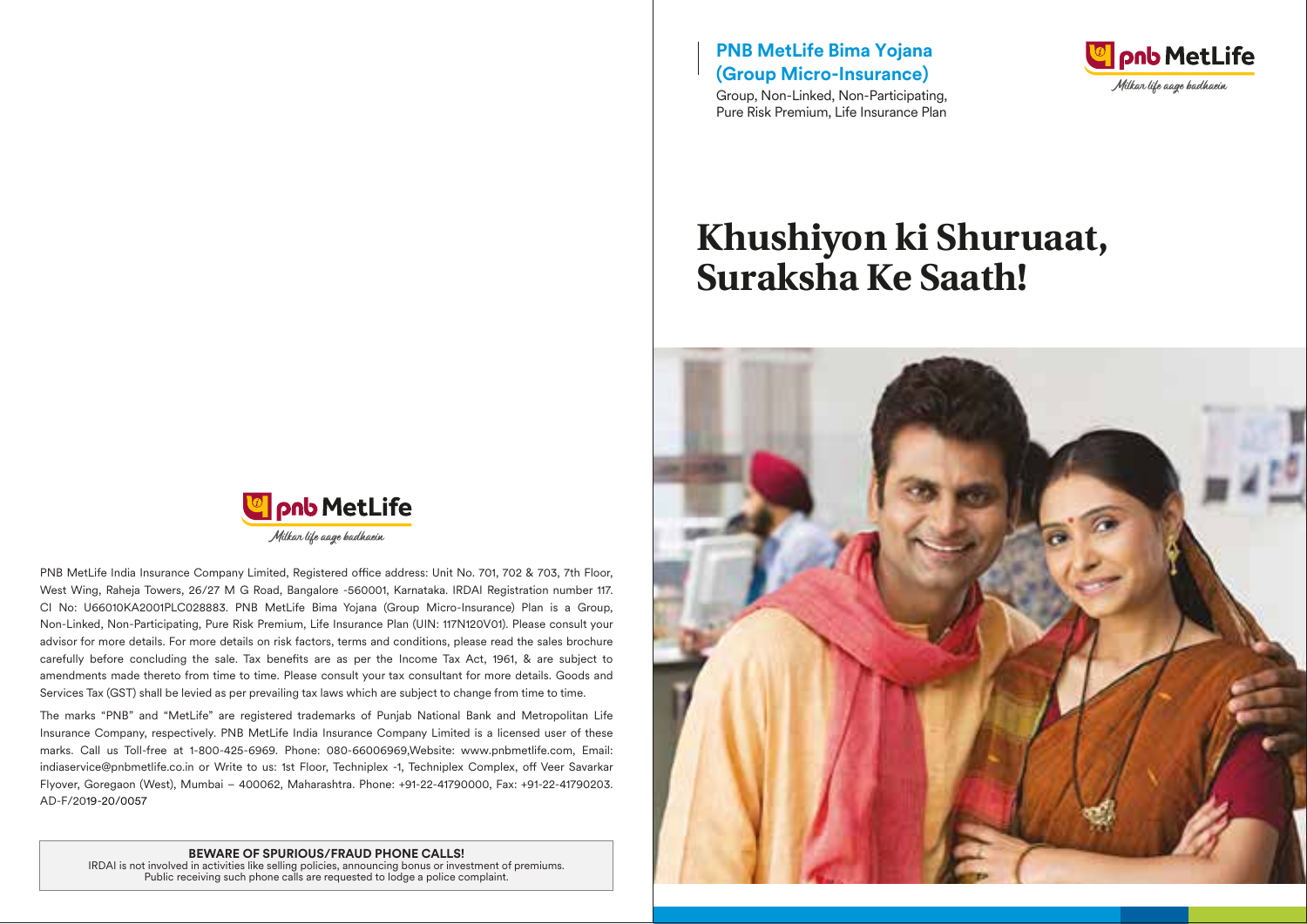# **Why PNB MetLife Bima Yojana – (Group Micro-Insurance) Key Features: Key Features: Key Features: Key Features:**

**PNB MetLife Bima Yojana – (Group Micro-Insurance)** is a simple and hassle-free product which provides life cover to the members of your group to safeguard their outstanding loan amount. This plan not only safeguards you but also protects the family of members from the burden of financial liabilities, in case of an eventuality.

Group, Non-Linked, Non-Participating, Pure Risk Premium, Life Insurance Plan which intends to cover various types of micro loans given by financial institutions, small finance bank, micro finance institutions etc. to their customers.

The product is suitable for groups where the group policyholder aims to provide protection to their members.





1 Cover Option will be chosen at inception of the coverage by the Insured member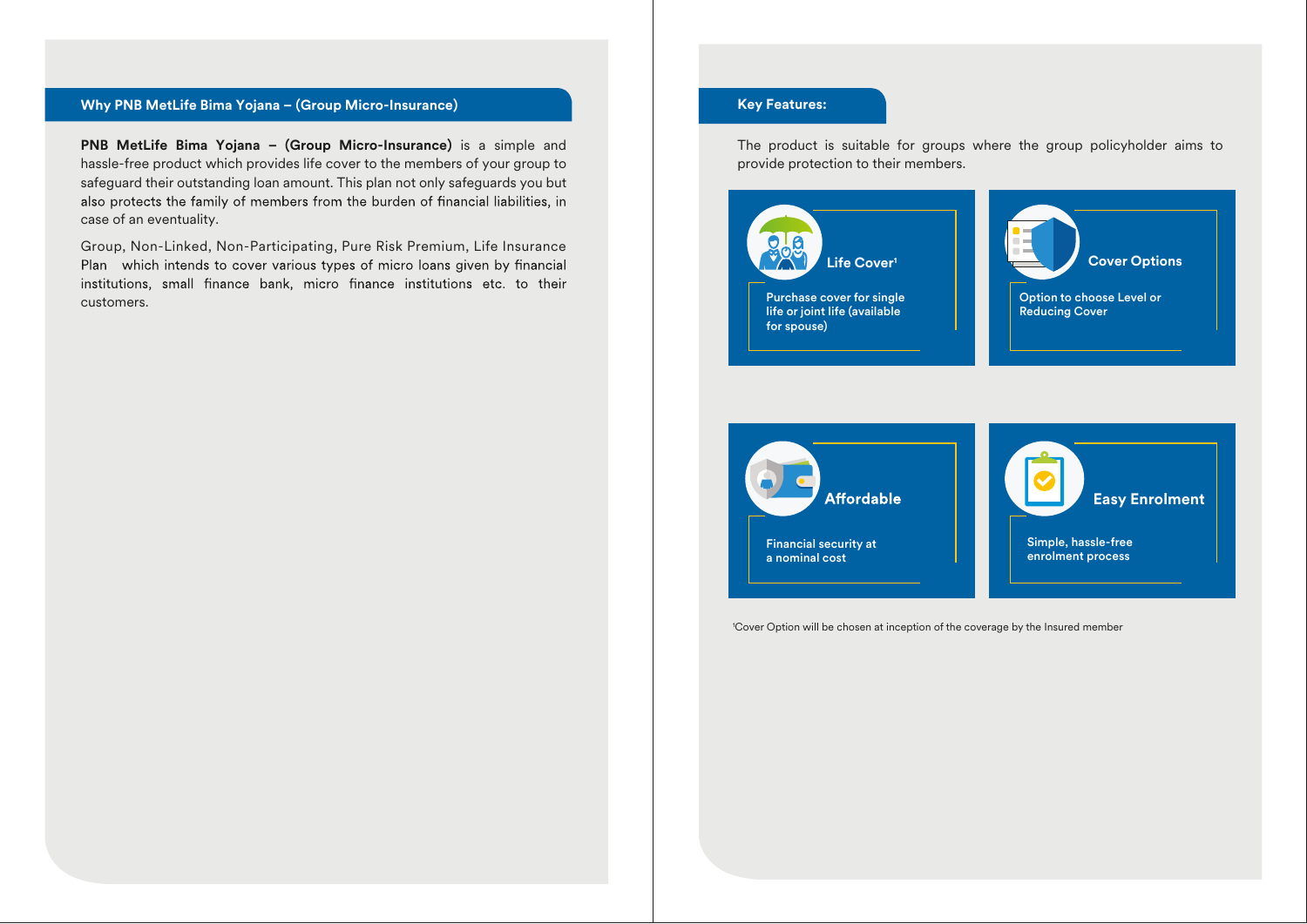#### **Plan at a Glance**

| <b>Plan parameters</b>                                         | <b>Minimum</b>                                                                                                                                                            | <b>Maximum</b>                                                                                                                                                    |
|----------------------------------------------------------------|---------------------------------------------------------------------------------------------------------------------------------------------------------------------------|-------------------------------------------------------------------------------------------------------------------------------------------------------------------|
| Age <sup>1</sup> at entry                                      | 18 years                                                                                                                                                                  | 69 years                                                                                                                                                          |
| Maximum age <sup>1</sup> at maturity                           | 70 years                                                                                                                                                                  |                                                                                                                                                                   |
| Cover Options <sup>2</sup>                                     | • Level Cover<br>• Reducing Cover                                                                                                                                         |                                                                                                                                                                   |
| Policy Term <sup>3</sup>                                       | Single pay:<br>• Level cover: 6 months<br>• Reducing cover: 24 months<br>Regular pay:<br>$\bullet$ Level Cover - 60 months<br>Limited pay:<br>•Reducing Cover - 84 months | Single pay:<br>• Level cover: 60 months<br>• Reducing cover: 60 months<br>Regular pay:<br>• Level Cover - 84 months<br>Limited pay:<br>Reducing Cover - 84 months |
| Premium Payment Term                                           | Single pay: Single premium<br>Regular pay: Equal to policy term<br>Limited pay: 60 months                                                                                 |                                                                                                                                                                   |
| <b>Group Size</b>                                              | 5 lives                                                                                                                                                                   | No limit                                                                                                                                                          |
| Sum Assured per member                                         | Rs. 1,000                                                                                                                                                                 | Rs. 200,000                                                                                                                                                       |
| Maximum Premium                                                | Single Pay: Basis the Sum Assured, age, term, premium paying<br>option and plan option<br>Regular pay and Limited Pay: Rs 750 per annum per life                          |                                                                                                                                                                   |
| <b>Premium Paying Options</b>                                  | Single pay, Regular pay, Limited pay                                                                                                                                      |                                                                                                                                                                   |
| Premium Paying Modes for<br>Limited & Regular pay <sup>4</sup> | Yearly, Half-yearly, Quarterly, Monthly                                                                                                                                   |                                                                                                                                                                   |

<sup>1</sup> All reference to age is as on last birthday

<sup>2</sup> Cover Option will be chosen at inception of the coverage by the Insured member

<sup>3</sup> If policy term chosen is not in complete year and is expressed in months, then only single premium or monthly mode will be available. Policy term will be in multiples of 1 month.

4 Premium Payment modes available for Limited Pay and Regular Pay are Yearly, Half-yearly,Quarterly & Monthly. If the policy term chosen is not in complete year and is expressed in months, then only monthly mode will be available.

#### **Flexibilities with PNB MetLife Bima Yojana– (Group Micro-Insurance)**

# **A. Cover Options:**

There are two cover options available at inception of the policy. Once chosen, the cover option cannot be changed thereafter. In both the cases, the Sum Assured payable on the death would be as defined in the Cover Schedule.

#### **i. Level Cover Option**

o In case of Level cover option provided the member cover is in-force, the amount payable on the death of the Insured Member shall be equal to the Sum Assured chosen at inception.

### **ii. Reducing Cover Option**

- o In case of Reducing cover option provided the member cover is in-force, the amount payable on the death of an Insured Member shall be equal to the amount as per Cover Schedule subject to minimum of Rs.1000.
- o The Cover Schedule will form part of the certificate of insurance issued to each Insured Member of the group.
- o The Cover Schedule is prepared by the Company based on the amount of initial loan amount and total tenure chosen by the member at coverage inception, after taking into account of applicable rate of interest and forms the part of Certificate of Insurance issued to each Insured Member of the group. The Cover Schedule is prepared on a monthly reducing basis. The amount as mentioned in this Cover Schedule shall not change even if the Insured Member had defaulted in payment of any of the installments due to the Creditor or makes a part prepayment or any other changes in actual loan outstanding.

#### **B. Joint life option**

If there is more than one life, the coverage may be offered under the Joint life option. The coverage will be on the Insured Member and spouse. The coverage cannot be extended to more than two people.

#### **Premium Paying Modes**

The plan offers yearly, half-yearly, quarterly and monthly premium payment modes under regular premium payment option. Following modal factors are to be applied for non-annual payment mode.

| <b>Mode of Premium</b> | Multiplicative Factor |
|------------------------|-----------------------|
| Half-Yearly            | 0.5131                |
| Quarterly              | 0.2610                |
| Monthly                | 0.0886                |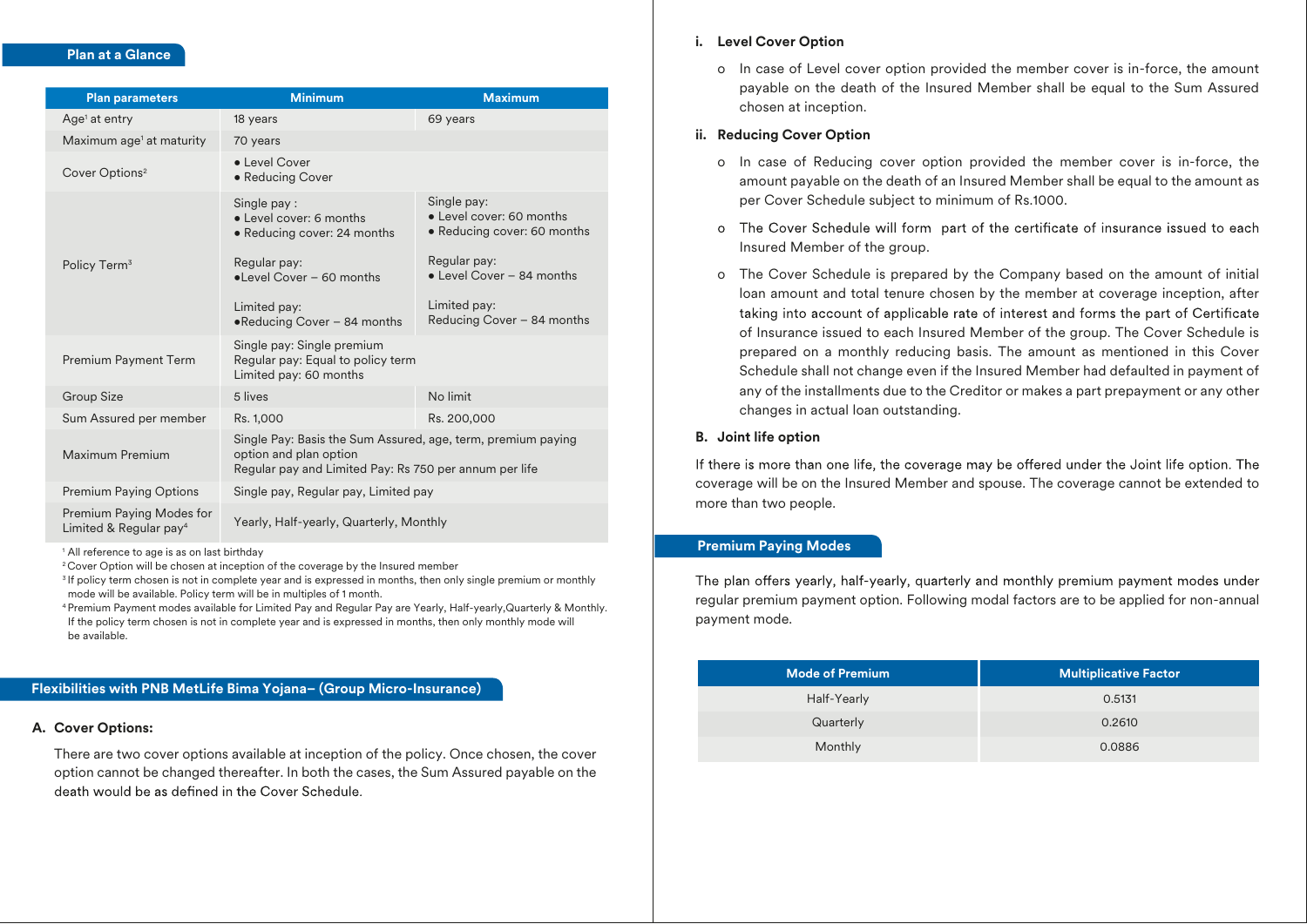#### **Death Benefit**

On unfortuanate death of the Insured Member during the cover term, the benefit payable will be as mentioned below:

**Level cover option:** The amount payable on the death of the Insured Member shall be equal to the Sum Assured chosen at inception.

**Reducing cover option:** The amount payable on the death of the Insured Member shall be equal to the Cover Schedule on the date of death of the Insured Member.

The insurance coverage for Insured Member will terminate with the payment of 100% of the claim amount.

#### **Joint life option:**

Level cover option: The amount payable on the first death of any one of the Insured Member shall be equal to the Sum Assured chosen at inception.

**Reducing cover option:** The amount payable on the first death of any one of the Insured Member shall be equal to the Cover Schedule on the date of first death of any one of the Insured Members.

In case of simultaneous death of the both lives, claim for only one of the joint lives shall be accepted.

In case of joint life the cover terminates on the payment of death claim in respect of any one of the insured members

#### **Survival or Maturity Benefit**

There is no survival / maturity benefit under this plan.

#### Non-forfeiture benefits

#### Surrender Benefit

The Insured Member may surrender the Certificate of Insurance and the following surrender value would be paid to the Insured Member:

For Single Pay, the coverage shall acquire guaranteed surrender value immediately after the payment of Single premium, which will be -

(Total number of months X% of total remaining to maturity)

Sum Assured in-force at the time of surrender

(Total number of months in theTerm)  $x \longrightarrow x$ 

Sum Assured at the inception of the Coverage

Where  $X = 75$  if surrendered anytime within third year from the commencement of the coverage, 90 if surrendered on or after fourth year from the commencement of the coverage, if applicable.

For Limited Pay, the coverage shall acquire guaranteed surrender value, provided all premiums have been paid for at least two consecutive years. The guaranteed surrender value will be –

(Total number of months remaining to maturity) Y% of total premiums paid Sum Assured in-force at the time of surrender Sum Assured at the inception of the Coverage (Total number of months x xin theTerm)

Where  $Y = 0$  if surrendered in the first year from the commencement of the coverage, 30 if surrendered during the second year, 35 if surrendered during the third year, 50 if surrendered between fourth year and seventh year from the commencement of the coverage (both inclusive) and 90 if surrendered after seventh year from the commencement of the coverage. For Regular Pay, the coverage shall not acquire any surrender value.

In case of surrender of the Group Policy, the Individual Member will be permitted to continue life insurance coverage to the extent available under this group policy.

In case the loan is prepaid before the date of maturity (under both reducing cover and level cover options), if the Insured Member gives in writing to terminate the risk cover, the applicable surrender value as on the date of surrender will be paid to the Insured Member and the risk cover terminates.

#### **Reduced Paid-up value**

premiums paid

If a Certificate of Insurance has acquired a surrender value and no future installment premiums are paid, the coverage will continue as a Paid - up coverage with reduced benefits, however the Insured Member shall have the option to surrender the Certificate of Insurance. A Paid-up coverage can be revived as defined in 'Revival Provisions' section.

If the Insured Member continues the cover as a reduced Paid-up cover the reduced benefits given below shall become payable :

**Level Cover:** Chosen Sum Assured \* (Number of Installment Premiums paid/ Number of Installment Premiums payable during the Premium Payment Term) payable on the death of the Insured Member.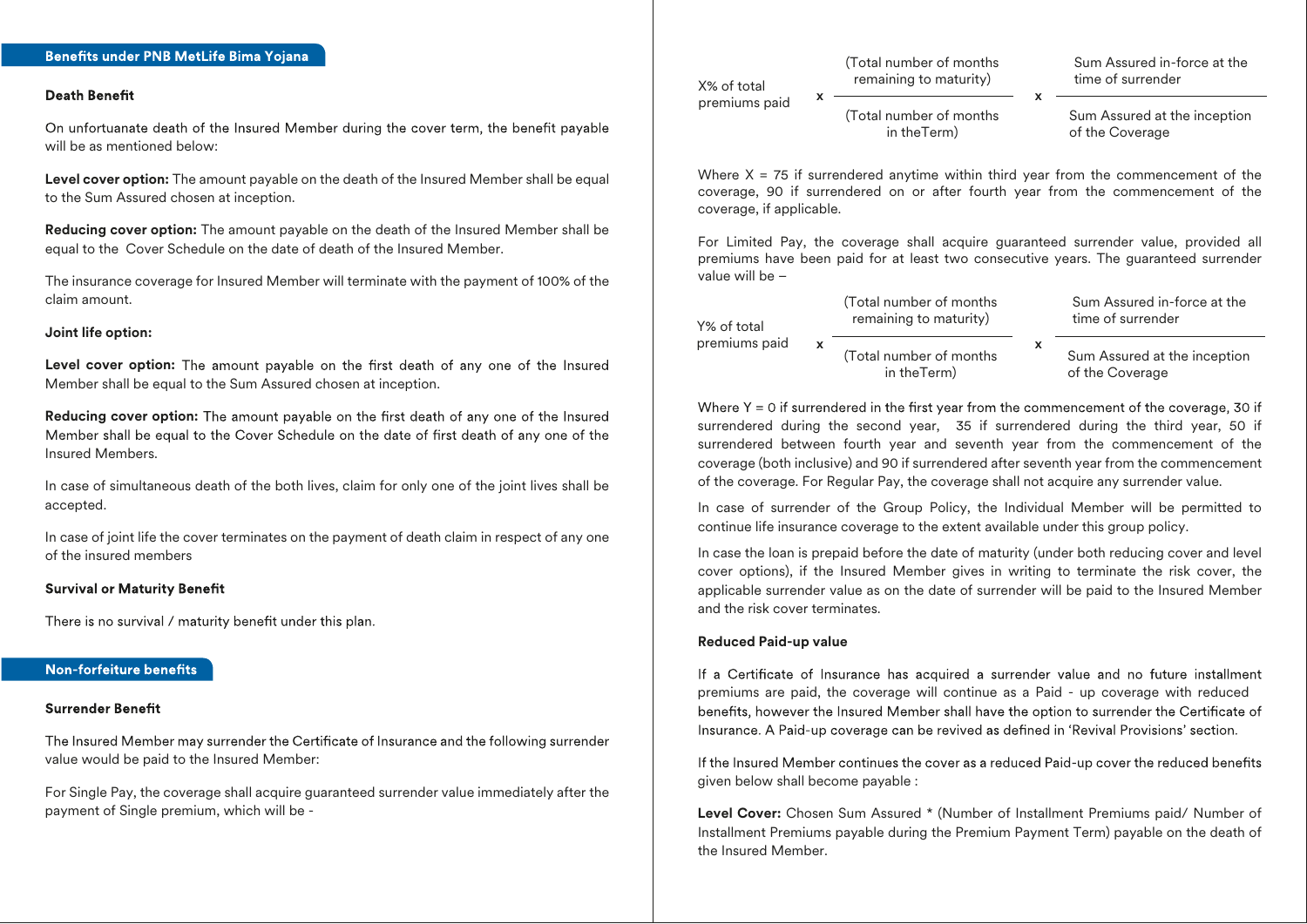**Reducing Cover:** The amount payable on the death of the Insured Member shall be equal to the Cover Schedule on the date of death of the Insured Member \* (Number of Installment Premiums paid/ Number of Installment Premiums payable during the Premium Payment Term).

The insurance coverage for Insured Member will terminate with the payment of 100% of the claim amount.

#### **Joint life option:**

If a Certificate of Insurance has acquired a surrender value and no future installment premiums are paid, the coverage will continue as a Paid-up coverage with reduced benefits, however the Insured Member shall have the option to surrender the Certificate of Insurance.

If the Insured Member continues the coverage as a reduced Paid-up coverage the reduced benefits given below shall become payable:

Level Cover: Chosen Sum Assured \* (Number of Installment Premiums paid/ Number of Installment Premiums payable during the Premium Payment Term) payable on first death of any one of the Insured Member.

Reducing Cover: The amount payable on the first death of any one of the Insured Member shall be equal to the Cover Schedule on the date of first death of any one of the Insured Members \* (Number of Installment Premiums paid/ Number of Installment Premiums payable during the Premium Payment Term).

In case of simultaneous death of the both lives, claim for only one of the joint lives shall be accepted.

On the simultaneous death of both the Insured Members, Sum Assured will be paid only in respect of one life and the risk cover for the surviving joint life will cease.

#### **Other Policy Terms & Conditions**

Note: This document does not purport to contain all conditions governing this plan, which will be governed by the terms expressed in the Master Policy document.

#### **Suicide Clause:**

In case of death due to suicide within 12 months from the date commencement of risk under the policy or from the date of revival, the nominee /beneficiary of the policy shall be entitled to at least 80% of the total premium paid till the date of the death or the surrender value available as on the date of death whichever is higher, provided the policy is in force.

#### **Grace period:**

In case of regular and limited pay option, a grace period of 30 days for the yearly and half yearly premium payment frequencies and of 15 days for the monthly premium payment frequency is allowed under the policy. If the Premium is not received in full at the expiry of the Grace Period the coverage shall lapse and no amount shall be payable on the occurrence of an Insured Member's death except as may be provided under Surrender Benefits section.

In case of failure of the Master policyholder to remit to us the premium collected in respect of the member, provided the premium is received from Insured Member within grace period, the insurance coverage of the Insured Member, even after expiry of grace period, shall continue, provided the Insured Member establishes that he had paid the premium and secured a proper receipt for the same.

#### **Nomination**:

Nomination should be in accordance with provisions of Section 39 of the Insurance Act, 1938 as amended from time to time.

#### **Assignment:**

Assignment should be in accordance with provisions of Section 38 of the Insurance Act, 1938 as amended from time to time.

# **Lapse**

In case of regular pay policies if the installment premiums are not paid within the grace period the coverage lapses at the end of the grace period and the risk cover will cease.

In case of limited pay policies, if the installment premiums for first two years are not paid in full within the grace period, the coverage lapses at the end of the grace period and the risk cover will cease. If the installment premiums for first two or more years are paid in full and the subsequent premiums remain unpaid, the coverage will be converted into a Reduced Paid -up coverage with reduced benefits as mentioned in the 'Reduced Paid-up value' section above.

If a lapsed coverage is not revived at the end of the period of revival, the coverage will be terminated.

#### **Revival Provisions**

When the due premium (in case of Regular Pay and Limited pay options) is not paid within the grace period, the coverage of the Insured Member shall lapse provided the coverage has not acquired Paid-up value. The coverage may be revived by;

• Providing a request in writing for revival within five (5) years from the date of the coverage being lapsed.